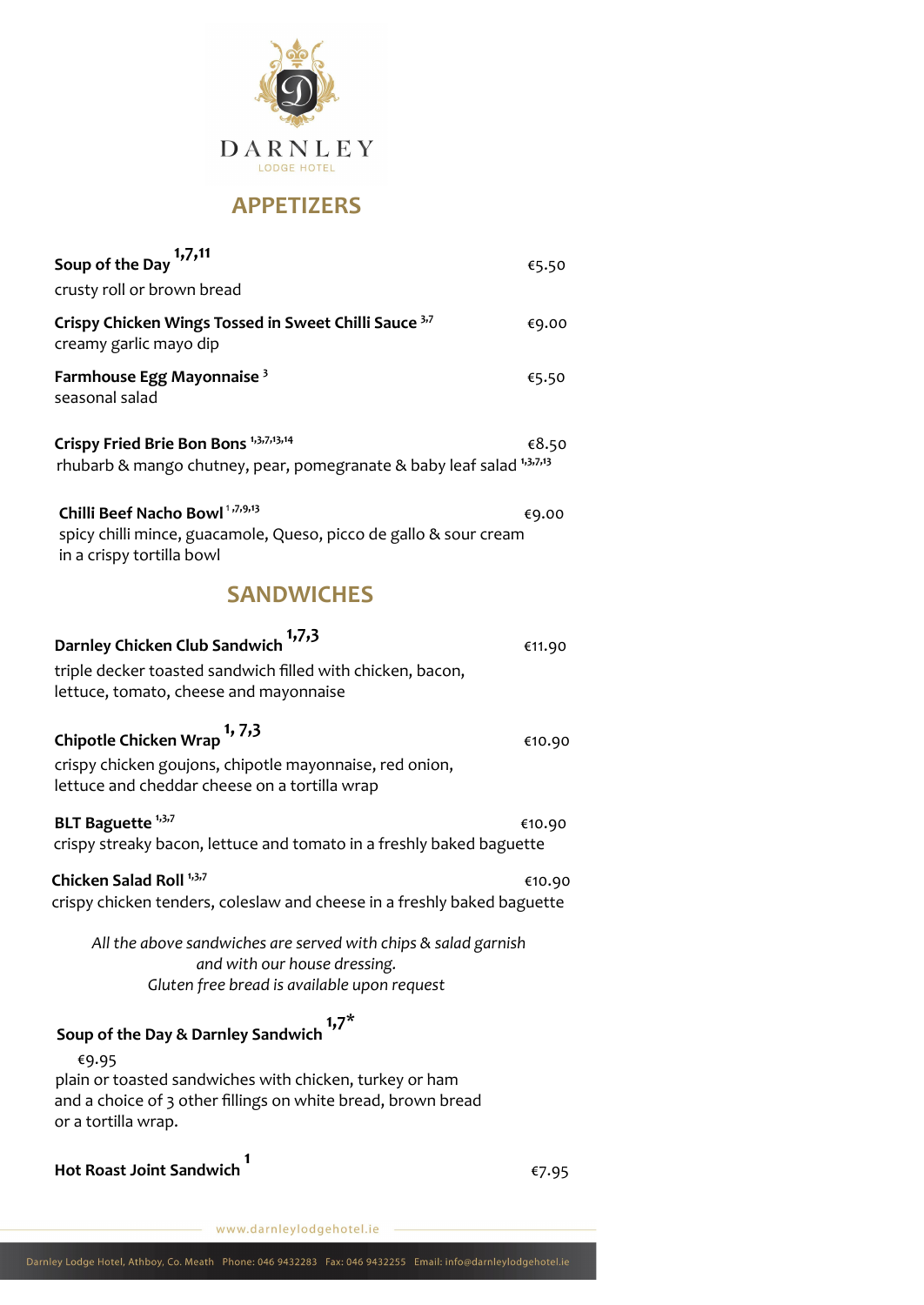

Roast of the Day with savoury stuffing served on white or brown bread



.50



# **SALADS**

| Cajun Chicken Caesar Salad 1, 3,7,10<br>Starter €8.50 / Main                                                                                                            |        |
|-------------------------------------------------------------------------------------------------------------------------------------------------------------------------|--------|
| cos lettuce, croutons, lardons and parmesan, tossed in a Caesar<br>dressing                                                                                             |        |
| Assorted Cold Meat Salad 3,7,13<br>cheddar cheese, boiled egg, coleslaw & seasonal salad                                                                                | €12.95 |
| Darnley Superfood Salad <sup>7,10,14</sup><br>Starter €8.95 /Main €15.95<br>beetroot, broccoli, pomegranate, roasted mixed seeds and nuts,<br>avocado and goat's cheese |        |
| Add a portion of chips to any dish                                                                                                                                      | €4.00  |
| <b>DARNLEY LUNCH SPECIALS</b>                                                                                                                                           |        |
| Jacket Potato of the Day $3, 7, *$<br>loaded jacket potato, served with coleslaw and side salad                                                                         | €8.95  |
| All Day Breakfast 1,3,7,11<br>bacon, sausages, black & white pudding, sautéed mushrooms,<br>grilled tomatoes & fried eggs served with toast or brown bread              | €13.50 |
| with tea or coffee<br>Darnley Breakfast Bap <sup>1</sup><br>toasted brioche bun, bacon, sausage and fried egg, side of chips                                            | €11.50 |
| Catch of the Day<br><b>Carvery Dinner</b>                                                                                                                               |        |

Roast of the Day, Mash, Roast Please ask your server for the Potatoes, Stuffing & Vegetables

www.darnleylodgehotel.ie

Potatoes, Stuffing & Vegetables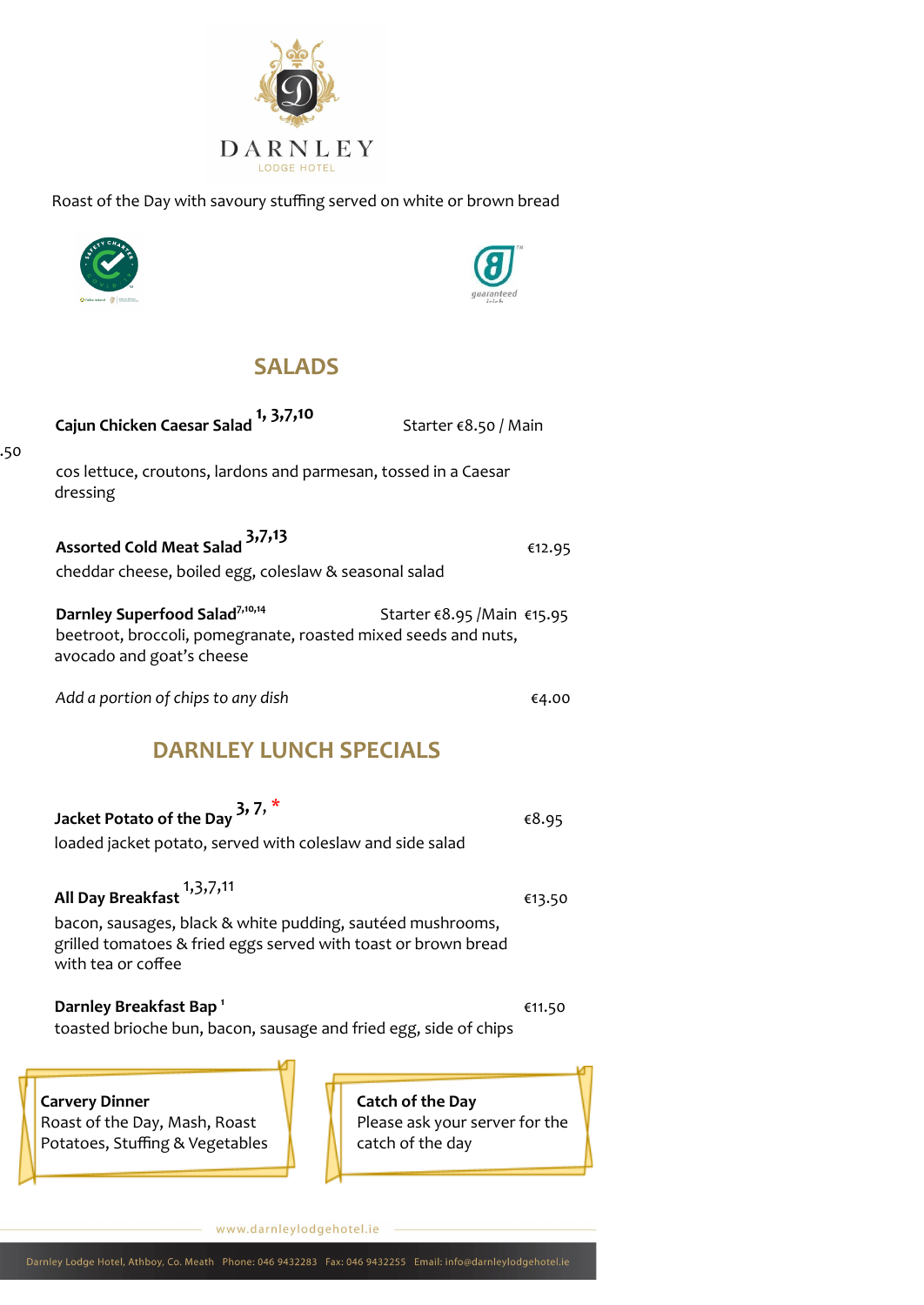

**from €13.50 from €13.50**

#### *Please ask your server for the Lunch Special of the day €11.50*

#### *All our Beef 100% Irish*





### **BEVERAGES**

| Pot of Coffee for 1     | €3.25 | TEAS               |       |
|-------------------------|-------|--------------------|-------|
| Pot of Coffee for 2     | €4.50 | Earl Grey          | €3.25 |
| Americano               | €3.00 |                    |       |
| Espresso                | €3.00 | Peppermint         | €3.25 |
| Double Espresso         | €3.50 | Green Tea          | €3.25 |
| Cappuccino <sup>7</sup> | €3.50 | Camomile           | €3.25 |
| Latte <sup>7</sup>      | €3.50 |                    |       |
| Flat White              | €3.00 | Pot of tea for one | €3.00 |
| Mocha <sup>7</sup>      | €3.65 | Pot of tea for two | 64.25 |
| Hot Chocolate           | €3.50 |                    |       |

*Add Syrups to your Coffee €0.70 Vanilla, Caramel or Hazelnut*

# **DESSERTS**

- **Chocolate Fudge Cake** ice-cream & cream 1,3,7
- **Cheesecake of the Day** ice-cream & cream 1,3,7,14 **\***

**Warm Apple Pie** custard & cream 1,3,7

**Selection of Ice-Cream** 1,7

**Raspberry Roulade** ice-cream & cream 3,7

**Chef's Dessert of the Day \***

www.darnleylodgehotel.ie